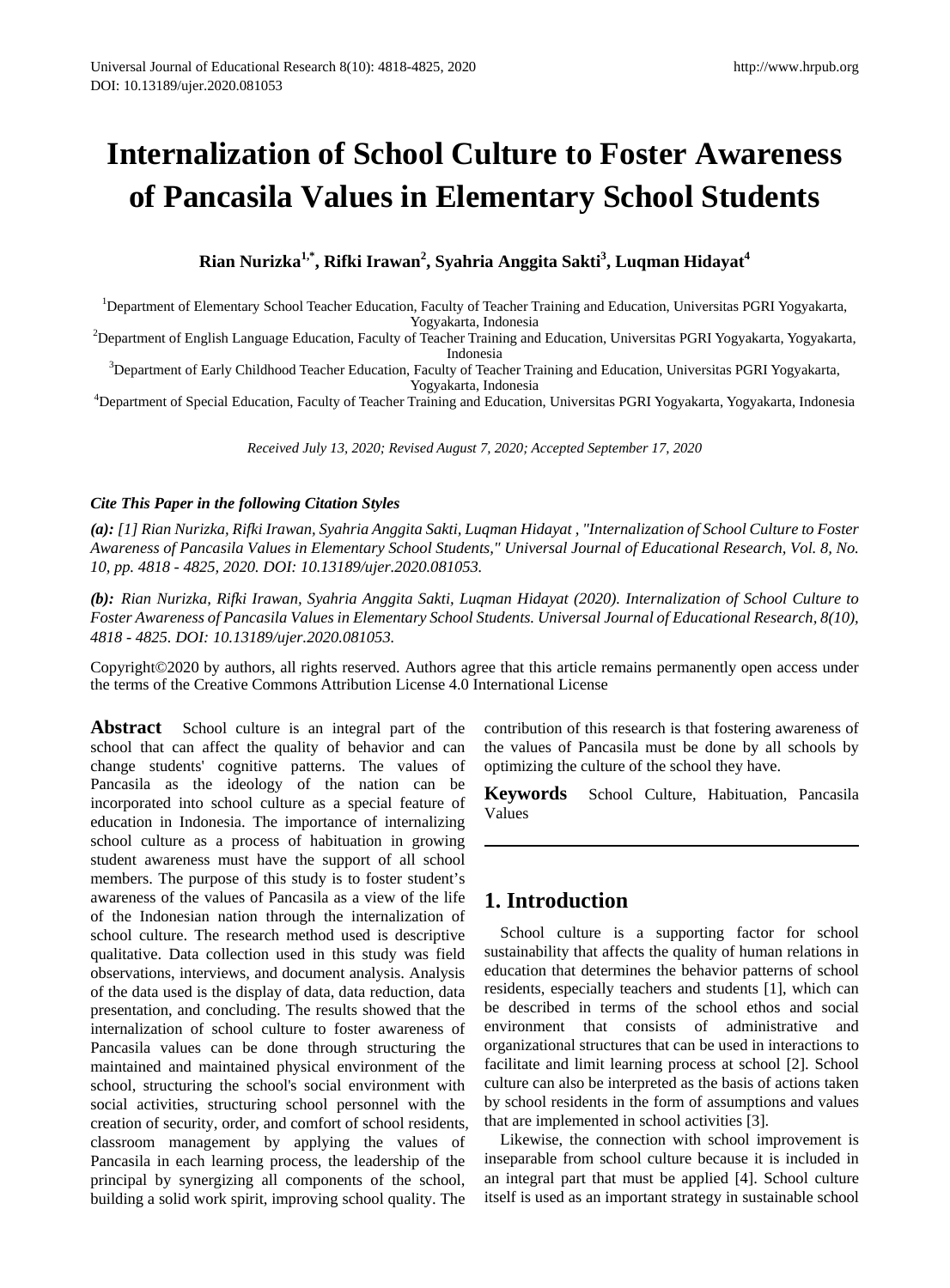improvement which consists of strong elements of school culture, namely the academic press, student support, trust and respect, optimism, and professional learning [5]. The application of school culture by the school community is used as an important role in the efforts of school stability and improvement, teacher professionalism, and teacher teaching patterns [6].

School leadership has an important role in creating a school culture and at the same time maintaining it [7]. Principals must make a cultural change by introducing and instilling school culture for their citizens who ultimately contribute positively to school organizations and create a strong school culture [8] [9]. Principals who have skills can create a change in school culture from negative to positive [10]. Towards a positive and participatory school culture, the principal is advised to take an instructional leadership approach by helping teachers in the collaborative process, instilling collective leadership, and communicating school vision together [11]. On the other hand, the quality that is carried out by professional teachers in the learning process also greatly contributes to the school culture towards a more collaborative direction [12]. Teachers can investigate and exchange knowledge together to develop learning material that can be used as a tool to promote school culture [13].

The internalization of school culture can be done by all school residents. Among them, teachers can be used as informants and sources of information about internalization when children enter [14]. In the context of internalization, it shows that the importance of environmental effects for children to respond to the social context occurs in their environment [15]. Besides, cultural competencies integrated into the school curriculum can help create awareness and instill values in students in their education and future [16]. The conceptualization of the internalization process can be seen from three different components but they are related to awareness, support, and internalization [17]. The importance of self-awareness is central to professional practice and the application of students' initial theories to practice [18]. To instill awareness in students, the way to do is to experience accompanied by direct practice with the surrounding environment which finally gets a deep awareness of the cognitive processes they get [19]. Therefore, the process of internalizing school culture requires a process of habituation carried out by the school.

The process of habituation through school culture in this study is to instill student awareness related to the values of Pancasila which is the ideology and outlook on life of the Indonesian nation. The process of habituation is the basis of learning manifested in development to assess cognitive functions that can be known from observations (behavior changes) and neurophysiological measurements (the brain's response to events) [20]. Habits and goals can also lead to decision making which is a fundamental process of adaptive behavior (Schreiner, et.al., 2020). As it is known that effective habituation can reflect the

representation of long-term memory obtained from a learning process that is reinforced from specific repetitive stimuli [21].

Pancasila, as a way of life, ideology, and the basis of the Indonesian state, has values that are the result of the agreement of the founders of the Indonesian nation. These values are God, Humanity, Unity, Society, and Justice. Therefore, basic education to tertiary education has a very important role in instilling awareness in students of Pancasila values. Based on observations in the field of education, there was decadence in the actualization of Pancasila values due to the lack of student understanding in actualizing the values of Pancasila in life [22]. The results of library research conducted said the way to strengthen the values of the Pancasila in the era of disruption was that there was activity from the government and the support of all elements of society [23]. Things that can be done at school for example are the subjects of Civic Education imbued by Pancasila [24]. Efforts to revitalize the values of Pancasila can also be made to be brought to life in Indonesian society [25]. This is similar to what has conveyed Kalis and Ometto that habit is a context sign that is used in the long term which is learned directly to achieve the goal [26]. So that with the process of habituation and support of all elements of society, the values of Pancasila can be instilled in the younger generation.

The Pancasila paradigm is an integrated whole that is interconnected between the Pancasila precepts [27]. Pancasila is a revolutionary concept that advances civilization and as a shaper of national character and identity that can be used as a medium of acculturation in various partial thoughts [28]. Pancasila, aside from being an ideology of the nation, is also used as the foundation of education in Indonesia by the development of eighteen character values by the Ministry of Education and Culture. These values are then further developed by integrating into the written curriculum, unwritten curriculum, co-curriculum activities, and extracurricular activities which means they can be carried out through classroom learning processes, assignments outside the classroom, and manifested in school rules [29]. Efforts to preserve the values of Pancasila in education in Indonesia as a form of deep love for the nation, as well as to realize the effectiveness of Pancasila which was born from traditional values that make it a major contemporary factor in maintaining the unity and diversity in Indonesia [30].

### **2. Materials and Method**

#### **2.1. Research Design**

This type of research is descriptive qualitative. This research is to describe the real situation in the field with data in the form of words related to the internalization of school culture in instilling an awareness of Pancasila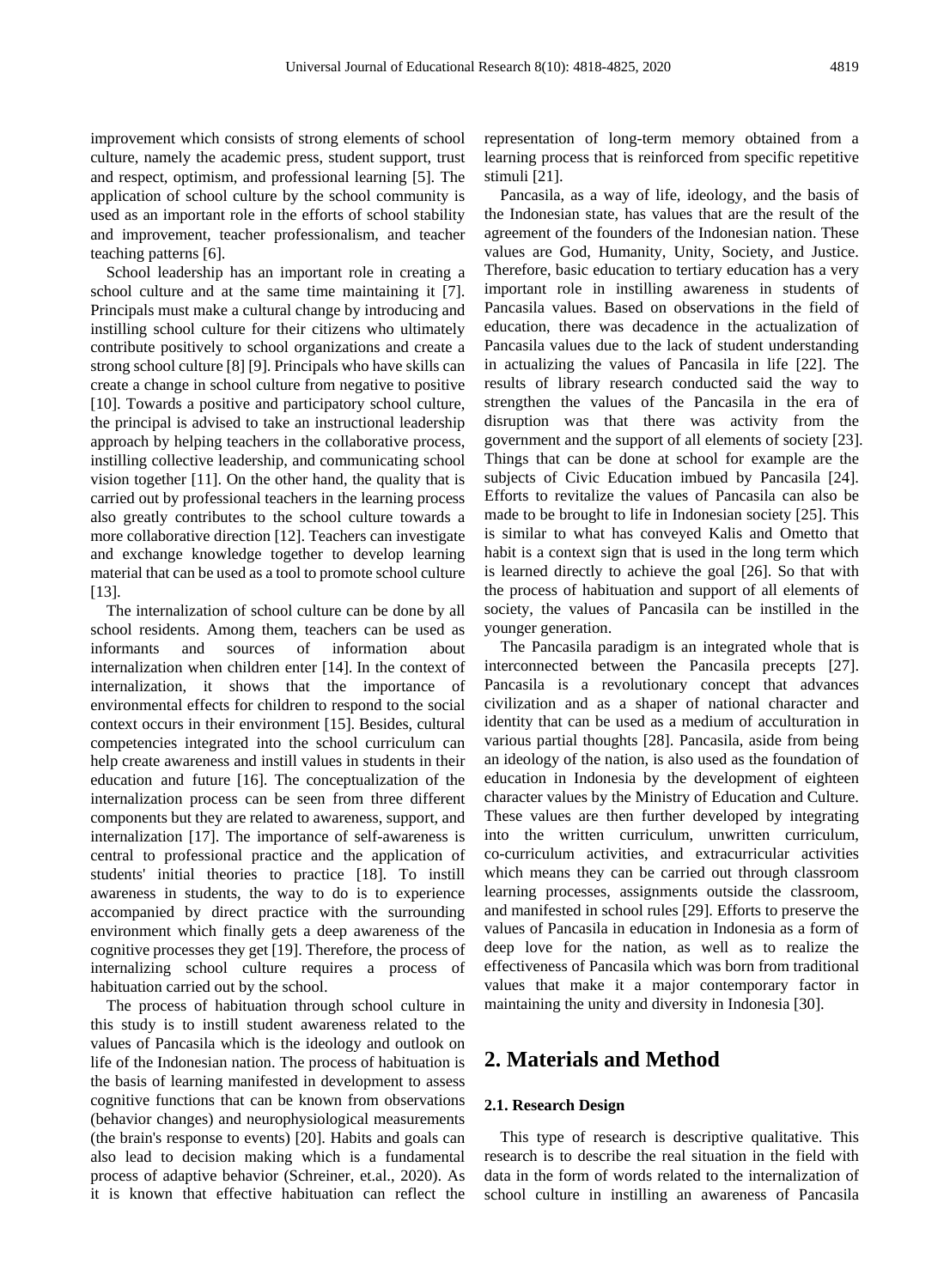values in students. The location of this research is SD Negeri 02 Batuagung, Tegal Regency, Central Java Province, Indonesia. The study was conducted from May to October 2019.

#### **2.2. Population and Sample**

Collecting data in this study using purposive and snowball techniques. The sample was chosen because it has information objectively about the research topic and is part of the activities on this research topic. The sample in this study is the Principal, 6 Teachers, and 9 Students. The school principal was chosen as a key informant providing important information about internalizing school culture to instill awareness of the values of Pancasila. The teacher is chosen to get information related to the learning process and instilling the values of Pancasila in the classroom and outside the classroom. Students are selected mainly from grades 4, 5, and 6 with a sample of 9 students to find out what school culture information has been invested in them while at school. The following is demographic information about the respondents in the study.

| Demographics                 | Frequency      | Percent % |  |
|------------------------------|----------------|-----------|--|
| Gender Principal and Teacher |                |           |  |
| Male                         | 5              | 71        |  |
| Female                       | $\overline{c}$ | 29        |  |
| Age in Years                 |                |           |  |
| $30 - 35$                    | 1              | 14        |  |
| 36-40                        | 3              | 43        |  |
| $45 - 50$                    | 1              | 14        |  |
| 50-55                        | $\overline{2}$ | 29        |  |
| Qualification                |                |           |  |
| Bachelor's Degree            | 7              | 100       |  |
| Master Degree                | $\overline{0}$ | $\Omega$  |  |
| Student gender               |                |           |  |
| Male                         | 5              | 56        |  |
| Female                       | $\overline{4}$ | 44        |  |
| Age in Years                 |                |           |  |
| $5 - 10$                     | $\overline{c}$ | 22        |  |
| $10-15$                      | 7              | 78        |  |

**Table 1**. Demographic Statistics of Research Respondents

### **2.3. Instrument and Data Analysis**

Data collection instruments used in this study used observation sheets, interview guides, and documentation sheets. Observation sheets are used to collect observational data, interview guidelines to ask informants about how to internalize school culture to instill awareness of Pancasila values, and documentation sheets are used to obtain research supporting data. Data collection is done by triangulation by combining several techniques simultaneously. Analysis of the data used in research is data collection, data reduction, data presentation, and

concluding.

# **3. Result and Discussion**

Based on the results of the research that has been done, this section will explain the question of internalizing the culture of the school in instilling an awareness of the values of Pancasila to students. Questions developed from opinions Kaelan mentions the process of internalizing Pancasila values to instill awareness in students by knowledge, awareness, obedience, will ability, character and conscience, strategy, and method [31]. From this opinion, the research instrument was further developed with the school culture as an internalization process that can be carried out by schools to instill awareness among students. School culture developed is: i) structuring the school's physical environment, ii) structuring the school's social environment, iii) structuring school personnel, iv) classroom management, and v) school principal leadership [32]. The following is a description of what has been done from the research process from data collection, analysis process, and interpretation.

i). Structuring the School's Physical Environment

The interview process conducted with the Principal regarding the arrangement of the school's physical environment to foster awareness of the values of Pancasila, obtained the result that directing all school members in managing the physical environment owned by the school so that it is always well guarded because it is the main means to instill awareness in students such as places of worship as a form of planting the value of God, classrooms, sports facilities, school gardens, reading rooms, and other supporting facilities as part of a tool to instill the values of Pancasila because of their function in the educational process. This is in line with the opinion that says that the school's physical environment such as facilities and infrastructure can give support to students in their activities at school [33].

The school environment can have a significant impact on children's behavior [34]. This is consistent with the results of observations made that schools always pay attention to assets and facilities that are owned as a process to provide comfort to students in the learning process at school is also evidenced by the predicate Adiwiyata school. It is more emphasized in instilling the value of Pancasila namely God that teachers and principals provide examples of how to prioritize worship even in the learning process.

Growing awareness of the values of Pancasila can also be seen from the clean cultural activities carried out by all school members, especially every Friday. The results of interviews with other respondents who were given the code T1-T6 (for teacher code) related to how schools optimize the physical environment for the process of growing awareness of Pancasila values obtained the following data.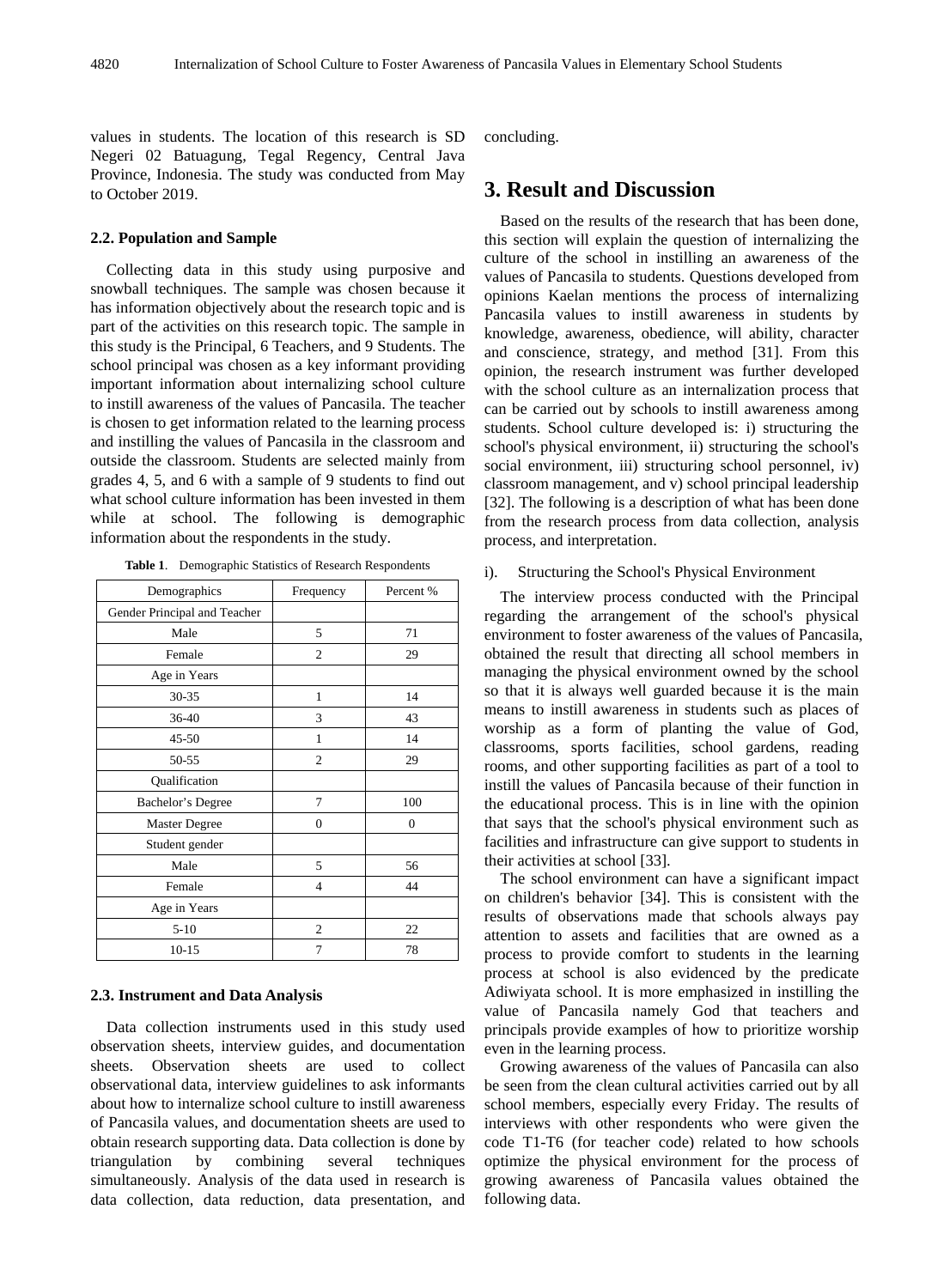| <b>Ouestion</b>                                                                                                                         | T1                                                                                                                                                        | T <sub>2</sub>                                                                                                   | T <sub>3</sub>                                                                                                | T <sub>4</sub>                                                                               | <b>T5</b>                                                                                                                                         | T6                                                                                                                                                                                                                  |
|-----------------------------------------------------------------------------------------------------------------------------------------|-----------------------------------------------------------------------------------------------------------------------------------------------------------|------------------------------------------------------------------------------------------------------------------|---------------------------------------------------------------------------------------------------------------|----------------------------------------------------------------------------------------------|---------------------------------------------------------------------------------------------------------------------------------------------------|---------------------------------------------------------------------------------------------------------------------------------------------------------------------------------------------------------------------|
| How to optimize<br>the school's<br>physical<br>environment<br>concerning<br>growing<br>awareness of<br>Pancasila values<br>in students? | Together with<br>students doing<br>class cleanliness<br>and places of<br>worship<br>because of the<br>environment<br>provides<br>comfort for<br>learning. | Invite students<br>not to litter and<br>put up the best<br>work of<br>students on the<br>walls of the<br>school. | As a teacher to<br>instill the value of<br>God by inviting<br>students to<br>worship in places<br>of worship. | Reading<br>room<br>owned by<br>the school<br>to teach<br>togetherness<br>between<br>students | Put up positive<br>sentences on the<br>walls of the<br>school so they<br>can be read and<br>understood and<br>then<br>implemented by<br>students. | School facilities<br>are always<br>prioritized for the<br>progress and<br>learning process<br>of students.<br>especially<br>fostering the spirit<br>of Pancasila<br>because it is the<br>ideology of the<br>nation. |

**Table 2.** Teacher responses about the physical environment of the school

What is conveyed by the teachers shows that the physical environment that is maintained and well maintained will encourage students to always learn. School design and school policy must adjust the needs of students, especially for the playground because the environment can improve students' personal [35]. Associated with the relationship with growing awareness of Pancasila values, it can be seen that Pancasila values are integrated into every process that exists in schools with the support of a good physical environment for their growth. From the results of interviews with students, it shows that a good physical school environment can help the process of introducing Pancasila values and make students more enthusiastic about the learning process.

#### ii). Structuring the School's Social Environment

For the structuring of the school's social environment, an interview process was carried out with the school principal with the results that showed that the school was very appreciative of every step taken to create a good school social environment, as evidenced by the existence of school safety that was guarded jointly with all school residents, visiting homes for students who are sick or hold social activities, there are social activities with Friday charity activities, schedules for recreation together, invites parents of students in deliberations for school progress, and cooperation activities as a form of maintaining the school's social environment remains conducive. The social environment of the school such as the support of teachers and peers can provide support to students in their activities at school [36]. This is very interesting to be used as a process of growing awareness of Pancasila values through the process of structuring the school's social environment because students will see how the school provides a good social environment for all students. Reflections on divine values, human values, values of unity, values of society, and values of justice from the values of Pancasila can be well illustrated by the processes that exist in every school activity.

The observations made also showed results that were very much in line with what the school principal said. Growing student awareness through a good social environment will affect their lives in association with friends and the wider community. Another interview is to students with a code S1-S9 (code for students) to ask how the school provides a social environment to foster awareness of the values of Pancasila, with the following results.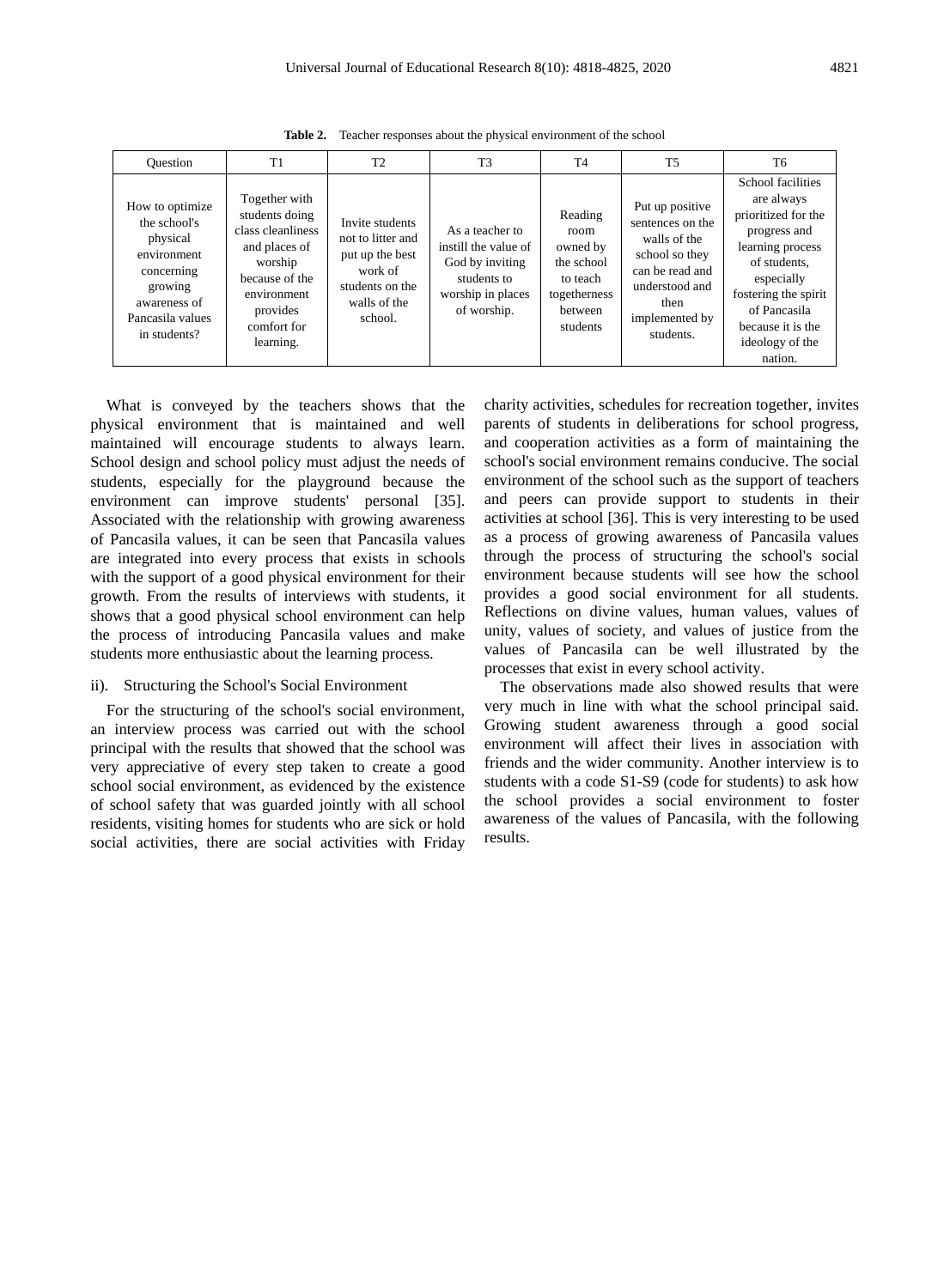| Ouestion                                                                                                         | S <sub>1</sub>                                                                                                                                   | S <sub>2</sub>                                                                                                        | S <sub>3</sub>                                                                                          | S <sub>4</sub>                                                                         | S5                                                                                            |
|------------------------------------------------------------------------------------------------------------------|--------------------------------------------------------------------------------------------------------------------------------------------------|-----------------------------------------------------------------------------------------------------------------------|---------------------------------------------------------------------------------------------------------|----------------------------------------------------------------------------------------|-----------------------------------------------------------------------------------------------|
| How do schools<br>provide a social<br>environment as an<br>effort to foster<br>awareness of<br>Pancasila values? | There is a good<br>relationship with<br>the parents of<br>students by visiting<br>if there are students<br>who are sick or<br>social activities. | Teachers,<br>employees, and<br>school guards are<br>kind to students<br>even though there<br>are naughty<br>students. | High solidarity is<br>shown to students<br>by doing<br>community service<br>together and<br>cooperation | Do not discriminate<br>between students in<br>economics or<br>intelligence.            | Putting up student<br>work on the walls<br>of the school<br>makes others try to<br>be better. |
|                                                                                                                  | S6                                                                                                                                               | S7                                                                                                                    | <b>S8</b>                                                                                               | S9                                                                                     |                                                                                               |
|                                                                                                                  | Teach students to<br>always worship and<br>be friends with<br>others and the<br>environment                                                      | The school visited<br>the homes of sick<br>students or parents<br>of students who<br>died                             | A good teacher<br>always gives advice<br>when making a<br>mistake                                       | The school does not<br>differentiate<br>between groups or<br>students'<br>backgrounds. |                                                                                               |

**Table 3.** Student responses about the social environment of the school

The table shows that from the condition of the students also illustrates that to foster awareness about the values of Pancasila as a value of goodness believed by the Indonesian people as an ideology can be demonstrated by optimizing the social environment of a good school. The school environment can form self-concepts and social networks for students which can be utilized to encourage healthy development [37].

### iii). Arrangement of School Personnel

School personnel consists of all school members, namely the principal, teachers, students, employees or school administration staff, and school security. Structuring school personnel as part of the school culture associated with growing awareness of Pancasila values can be used as a tool to remind each other as part of the school community. From the results of interviews with the principal as the holder of school, authority shows that the arrangement of school personnel is intended to create school security both arising from inside the school or outside the school such as to comply with school rules, advise and give sanctions to anyone who violates the rules and damage the image of the school, on the other hand, structuring also on aspects of social welfare both students and teachers and employees, for example, is affected by the disaster.

### iv). Classroom Management

The results of interviews with the teacher about the question of how is classroom management conducted to foster awareness of the values of Pancasila as a student learning process? indicated by the following results.

| $\mathbf T$<br>Value | God Value                                                                                                | Human Value                                                                        | Value of Unity                                                                        | Popular Values                                          | Fairness Value                                                          |
|----------------------|----------------------------------------------------------------------------------------------------------|------------------------------------------------------------------------------------|---------------------------------------------------------------------------------------|---------------------------------------------------------|-------------------------------------------------------------------------|
| T1                   | Pray at the beginning<br>and end the learning                                                            | Enable class picket<br>schedule                                                    | Does not distinguish<br>student background                                            | Class discussion<br>process                             | Appreciate the learning<br>ability of each student                      |
| T2                   | Invite students to<br>worship                                                                            | Teach the<br>importance of<br>please help between<br>people                        | Introducing the culture<br>of the Indonesian<br>people                                | Respect the<br>opinions of others                       | Students are taught not<br>to discriminate between<br>people            |
| T <sub>3</sub>       | Learning begins with<br>prayer                                                                           | Cooperation to<br>maintain class<br>cleanliness                                    | Introducing the history<br>of struggle                                                | Deliberation to<br>solve problems                       | As a teacher gives an<br>objective assessment                           |
| <b>T4</b>            | Before learning,<br>students are invited to<br>pray according to<br>their religion and<br><b>beliefs</b> | Help one another<br>when there is<br>trouble                                       | Put up photos of heroes<br>in class                                                   | Students are taught<br>the right way to<br>vote         | As a teacher does not<br>distinguish students<br>from their backgrounds |
| <b>T5</b>            | Teach you to pray<br>and worship<br>according to religion                                                | Teach goodness<br>between people both<br>in class, school, or<br>in the community. | Teach about the<br>meaning of<br>brotherhood                                          | Teaches the<br>importance of<br>making<br>deliberations | Treat students the same<br>way                                          |
| T <sub>6</sub>       | Respect other<br>religions with<br>different beliefs from<br><b>us</b>                                   | Maintain cleanliness<br>and class safety<br>together                               | Teach the meaning of<br>the symbol of unity in<br>diversity (Bhinneka<br>Tunggal Ika) | Teach students how<br>to practice<br>democracy          | Teach justice in every<br>aspect of life                                |

**Table 4.** Teacher responses to classroom management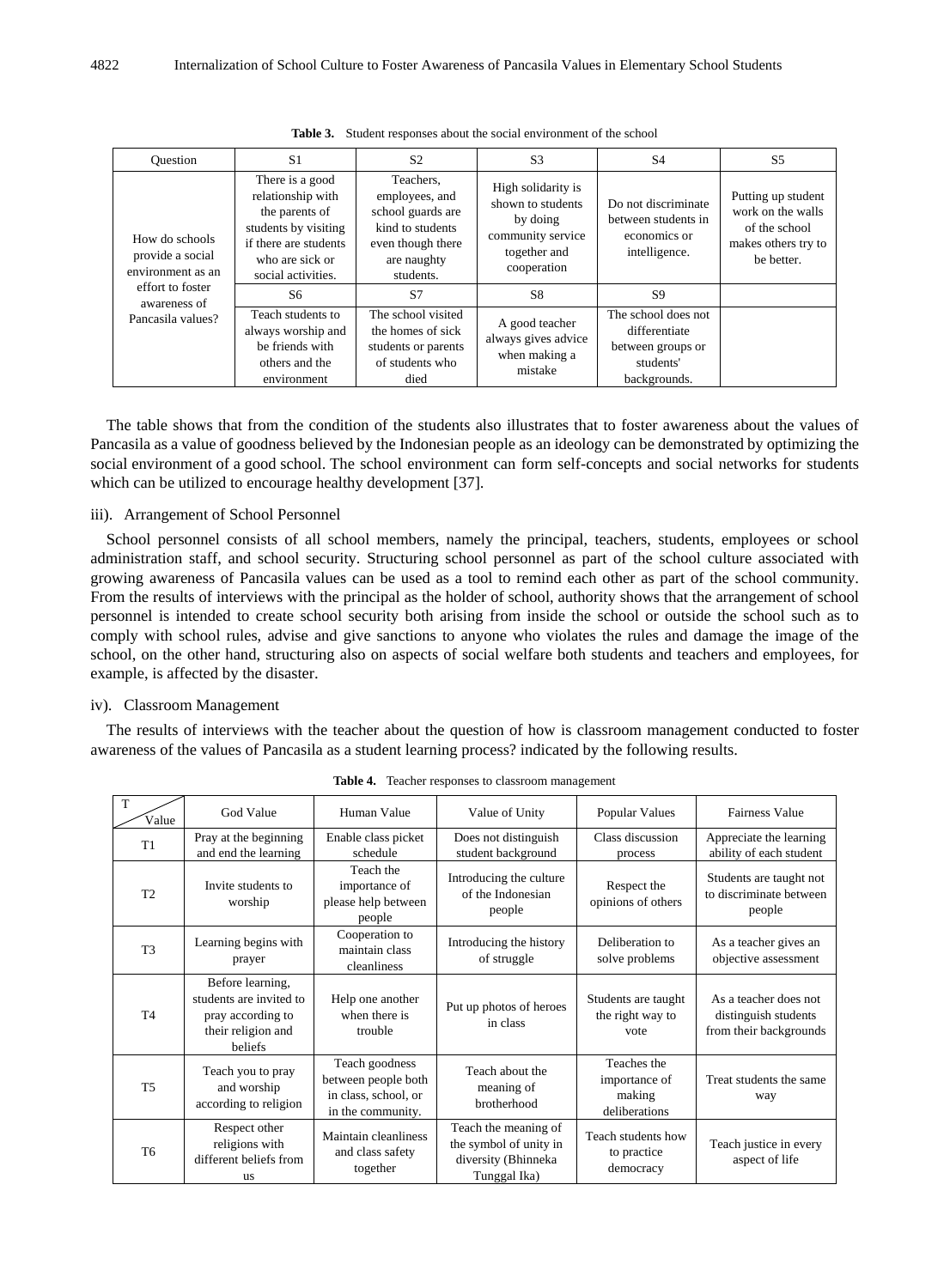From this table, it can be explained that the values of Pancasila can be instilled in students from the learning process carried out by the teacher with different circumstances and activities. But for the divine value, almost all teachers do prayer activities at the beginning of learning and the end of learning. While other values are almost varied concerning examples of activities that can foster awareness of Pancasila values through classroom management. From the results of other data, collection observations were found that classroom management is indeed done well by the teacher who is the advice and direction of the principal to always instill student awareness of the importance of the noble values of Pancasila.

#### v). Principal's Leadership

School culture will be created well if there is a good headmaster's leadership. Principal's leadership style by building a constant closeness with students, while leadership techniques by basing Pancasila values to become good students [38]. Related to growing awareness of Pancasila values, from interviews with principals, several aspects need to be considered in shaping good school culture, including the need for synergy with all school components that can be done by optimizing the use of communication media with teachers and parents of students. In line with the results of research which states that principals and communities always enhance collaboration using digital media such as WhatsApp, telegram, and other methods [39]. Other results include an increase in the quality or achievement of the school, holding activities that support the professionalism of teachers, building a solid work spirit of all school components, and the principle being used as a motivator, facilitator, and role model for all school members. The headmaster as a whole understands the tasks of developing learning practices and for teacher supervision by monitoring and evaluating their teaching and knowledge [40]. The principal's answer suggests that to form a good school culture, it must go through a difficult process. The observations made also show that the principal is an example to all teachers and students because of their devotion, social life, solidarity, prioritizing deliberation, fairness for all, and discipline in all school affairs. Then in terms of behavior and hard work and the enthusiasm shown can provide a positive impact on teachers and students. This is where the role of the principal can foster awareness of the values of Pancasila not only for students but also for teachers.

## **4. Conclusions**

Based on the results of research related to the internalization of school culture to foster the awareness of the values of Pancasila in elementary school students, it can be concluded that the school culture developed is as

follows.

- 1. Structuring the maintained and well-maintained school physical environment that can provide comfort in the process of growing student's awareness about the values of Pancasila
- 2. Structuring the school's social environment with social activities carried out by all school residents.
- 3. Structuring school personnel with the creation of security, order, and convenience of school residents
- 4. Class management by applying Pancasila values in each learning process.
- 5. Principal's leadership by synergizing all components of the school, building a solid work spirit and improving school quality.

### **Acknowledgments**

The researcher would like to thank LPPM Universitas PGRI Yogyakarta for the assistance funds provided to complete this research.

### **REFERENCES**

- [1] Ümit Kalkan, Fahriye Altınay Aksal, Zehra Altınay Gazi, Ramazan Atasoy, and G. D. (2020). The Relationship Between School Administrators' Leadership Styles, School Culture, and Organizational Image. *SAGE Open*, *10*(1). https://doi.org/10.1177/2158244020902081.
- [2] Avalos, B. (2011). Teacher professional development in Teaching and Teacher Education over ten years. *Teaching and Teacher Education*, *27*(1), 10–20. https://doi.org/10.10 16/j.tate.2010.08.007.
- [3] Milan Pol, Lenka Hloušková, Petr Novotný, Eva Václavíková, J. Z., & Introduction. (2005). School culture as an object of research. *New Educational Review*, (1963), 147–165.
- [4] Seashore Louis, K., & Lee, M. (2016). Teachers' capacity for organizational learning: the effects of school culture and context. *School Effectiveness and School Improvement*, *27*(4), 534–556. https://doi.org/10.1080/09243453.2016.11 89437
- [5] Lee, M., & Louis, K. S. (2019). Mapping a strong school culture and linking it to sustainable school improvement. *Teaching and Teacher Education*. https://doi.org/10.1016/j. tate.2019.02.001.
- [6] Deal, T., & Peterson, K. (2016). Shaping school culture (3rd ed.). Jossey-Bass.
- [7] Sperandio, J., & Kong, P. A. (2018). Forging professional learning communities: the role of external agency. *International Journal of Leadership in Education*, *21*(1), 80–94. https://doi.org/10.1080/13603124.2016.1182646
- [8] Coleman, M. (2020). Leading the change to establish a whole-school nurturing culture. *Emotional and Behavioural Difficulties*, *25*(1), 68–79. https://doi.org/10.1080/13632752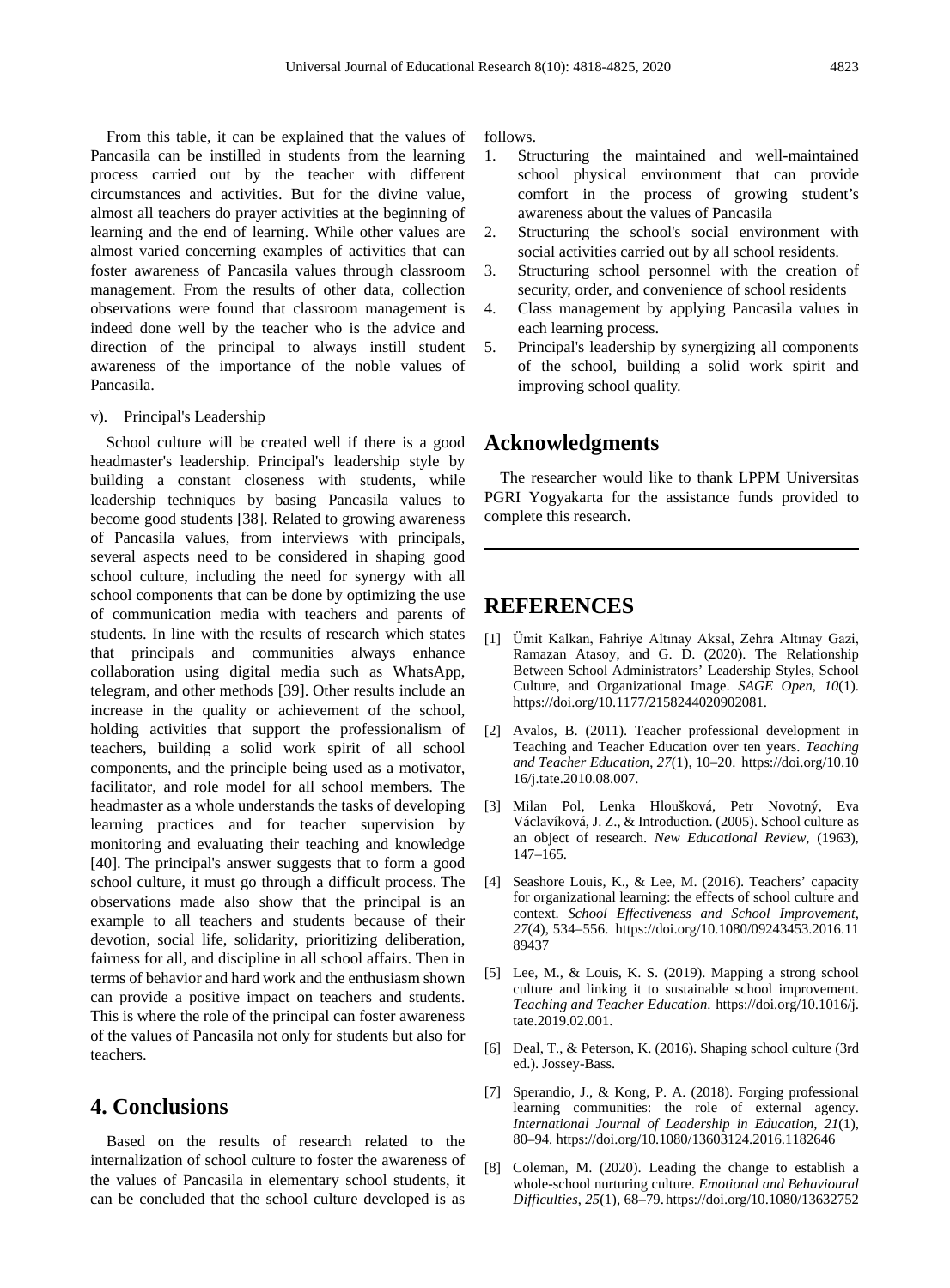.2019.1682244

- [9] Ümit Kalkan, Fahriye Altınay Aksal, Zehra Altınay Gazi, Ramazan Atasoy, and G. D. (2020). The Relationship Between School Administrators' Leadership Styles, School Culture, and Organizational Image. *SAGE Open*, *10*(1). https://doi.org/10.1177/2158244020902081.
- [10] Deal, T., & Peterson, K. (2016). Shaping school culture (3rd ed.). Jossey-Bass.
- [11] Adel Zahed-Babelan, Ghodratollah Koulaei, M. M. in A. R. S. (2019). Instructional leadership effects on teachers' work engagement: Roles of school culture, empowerment, and job characteristics. *Center for Educational Policy Studies Journal*, *9*(3), 137–156. https://doi.org/10.26529/cepsj.181.
- [12] Patton, K., & Parker, M. (2017). Teacher education communities of practice: More than a culture of collaboration. *Teaching and Teacher Education*, *67*, 351– 360. https://doi.org/10.1016/j.tate.2017.06.013.
- [13] Schipper, T. M., de Vries, S., Goei, S. L., & van Veen, K. (2020). Promoting a professional school culture through lesson study? An examination of school culture, school conditions, and teacher self-efficacy. *Professional Development in Education*, *46*(1), 112–129. https://doi.org/10.1080/19415257.2019.1634627
- [14] Navarro, M. C., Orri, M., Nagin, D., Tremblay, R. E., Oncioiu, S. I., Ahun, M. N., … Côté, S. M. (2020). Adolescent internalizing symptoms: The importance of multi-informant assessments in childhood. *Journal of Affective Disorders*. https://doi.org/10.1016/j.jad.2020.01.1 06.
- [15] Humphrey, J. L., & Root, E. D. (2017). Spatio-temporal neighborhood impacts on internalizing and externalizing behaviors in U.S. elementary school children: Effect modification by child and family socio-demographics.<br>Social Science and Medicine, 180, 52-61. *Social Science and Medicine*, 180, https://doi.org/10.1016/j.socscimed.2017.03.014
- [16] Villagran, M. A. L., & Hawamdeh, S. (2020). Cultural competence in LIS education: case study of United States ranked schools. *Multicultural Education Review*, *00*(00), 1– 20. https://doi.org/10.1080/2005615X.2020.1756091.
- [17] Vartanian, L. R., & Hayward, L. E. (2020). Dimensions of internalization relevant to the identity disruption model of body dissatisfaction. *Body Image*, 32, 1–4. body dissatisfaction. *Body Image*, *32*, 1–4. https://doi.org/10.1016/j.bodyim.2019.10.008.
- [18] Blakemore, T., & Agllias, K. (2019). Student Reflections on Vulnerability and Self-awareness in a Social Work Skills Course. *Australian Social Work*, *72*(1), 21–33. https://doi.org/10.1080/0312407X.2018.1516793.
- [19] Krusberg, Z., & Ward, M. (2018). *Classical physics and human embodiment: The role of contemplative practice in integrating formal theory and personal experience in the undergraduate physics curriculum*. 1–26. Retrieved from http://arxiv.org/abs/1804.05748.
- [20] Hartkopf, J., Moser, J., Schleger, F., Preissl, H., & Keune, J. (2019). Changes in event-related brain responses and habituation during child development – A systematic literature review. *Clinical Neurophysiology*, *130*(12), 2238– 2254. https://doi.org/10.1016/j.clinph.2019.08.029.
- [21] Schreiner, D. C., Renteria, R., & Gremel, C. M. (2020). Fractionating the all-or-nothing definition of goal-directed and habitual decision-making. *Journal of Neuroscience Research*, *98*(6), 998–1006. https://doi.org/10.1002/jnr.245 45.
- [22] Rika, E., & Huda, S. (2019). Actualization of Pancasila Values (Indonesian Ideology) in Majelis Taklim Organization. *Al-Hayat: Journal of Islamic Education (AJIE)*, *Volume 3*(1), 68–81. https://doi.org/https://doi.org/1 0.35723/ajie.v3i1.46.
- [23] Lonto, A. L., & Pangalila, T. (2019). *The existence of Pancasila Values in the Disrupted Era*. *335*(ICESSHum), 145–149. https://doi.org/10.2991/icesshum-19.2019.23.
- [24] Dewantara, J. A., Suhendar, I. F., Rosyid, R., & Atmaja, T. S. (2019). Pancasila as Ideology and Characteristics Civic Education in Indonesia. *International Journal for Educational and Vocational Studies*, *1*(5), 400–405. https://doi.org/10.29103/ijevs.v1i5.1617.
- [25] Latief, A., Nadir, M., Pangalila, T., Lonto, A. L., Suyanto, T., & Warsono, M. (2020). *Revitalizing the Value of Pancasila in the Development of the Character of Indonesian Citizens*. *226*(Icss), 923–926. https://doi.org/10.2991/icss-18.2018.19 1.
- [26] Kalis, A., & Ometto, D. (2019). An Anscombean Perspective on Habitual Action. *Topoi*, (0123456789). https://doi.org/10.1007/s11245-019-09651-8.
- [27] Salampessy, Z., Triyuwono, I., Irianto, G., & Hariadi, B. (2018). Pancasila paradigm: Methodology of wawasan nusantara for accounting of pancasila. *Australasian Accounting, Business and Finance Journal*, *12*(1), 102–117. https://doi.org/10.14453/aabfj.v12i1.7.
- [28] Amir, S. (2013). Pancasila as Integration Philosophy of Education And National Character. *International Journal of Scientific and Technology Research*, *2*(1), 54–57. Retrieved from www.ijstr.org.
- [29] Suyatno, Jumintono, Dholina Inang Pambudi, Asih Mardati, Wantini. (2019). *International Journal of Instruction*. *12*(1), 607–624. Retrieved fromhttps://files.eric.ed.gov/fulltext/EJ 1201358.pdf.
- [30] Fitch, R. M., Webb, S. A., & Fitch, R. M. (1989). Cultural Immersion in Indonesia through Pancasila : State Ideology. *The Journal of Educational Thought (JET*, *23*(1), 44–51. https://doi.org/10.2307/23768636.
- [31] Kaelan. (2016). Pendidikan Pancasila. Yogyakarta: Paradigma.
- [32] Daryanto. (2015). Pengelolaan Budaya dan Iklim Sekolah, Yogyakarta: Gava Media.
- [33] Chu, T. L. (Alan), Zhang, T., Thomas, K. T., Zhang, X., & Gu, X. (2020). School environments predict Hispanic children's physical education related outcomes through basic psychological need satisfaction. *Learning and Individual Differences*, *80*(December 2019), 101844. https://doi.org/10.1016/j.lindif.2020.101844.
- [34] Rasyidah, G., & Wafa, S. W. (2020). A quantitative assessment of school environment as viewed by teachers. *Heliyon*, *6*(6), e04059.https://doi.org/10.1016/j.heliyon.202 0.e04059.